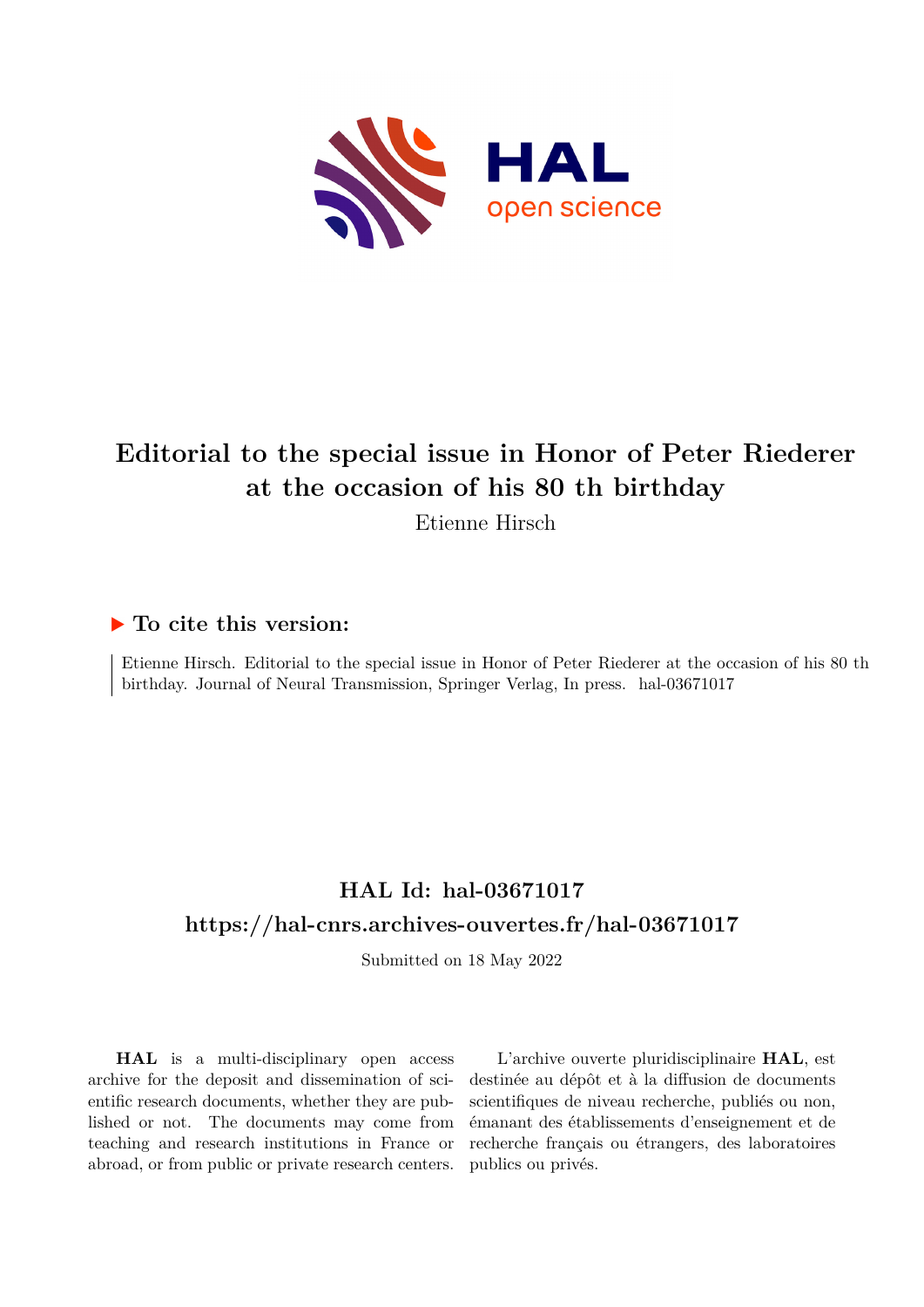Editorial to the special issue in Honor of Peter Riederer at the occasion of his 80<sup>th</sup> birthday

## Etienne C. Hirsch

ORCHID number 0000-0003-4823-276X

Institut du Cerveau, ICM, Inserm U 1127, CNRS UMR 7225, Sorbonne Université, F-75013, Paris, France

Email : [etienne.hirsch@upmc.fr](mailto:etienne.hirsch@upmc.fr)

It is a great pleasure and honor for me to introduce this special issue entitled: Neurobiology of neuropsychiatric disorders: a tribute to Peter Riederer. We have generated this special issue on the occasion of his eightieth birthday to highlight his extraordinary scientific carrier and his dedication to Journal of Neural transmission (JNT) for which he is the Chief editor since 2000. He joined the editorial board of JNT in 1983 when Arvid Carlsson, who later obtained the Nobel Prize, was appointed and took over the responsibilities from Walther Birkmayer as Managing Editor. Under Peter's leadership JNT has become a key journal in the field of neurosciences, neurology and psychiatry reaching a 2020 Impact factor of 3.575. Our Journal represents a platform for translational research publications in neurosciences and associated clinical fields, thus bridging the gap between basic knowledge and clinical application. This objective is fully illustrated with the structure of this special issue composed of three parts covering neurology, psychiatry and treatment. Peter is fortunate to have very good colleagues and friends who have accepted to contribute the articles included in this special issue. These authors are not only friends of Peter but also outstanding scientists who gave historical, actual and future perspectives of the field.

Personally, I accepted the invitation of Peter to join JNT in 2004 as a section editor for Parkinson's disease and allied conditions and after being Associate Editor from 2015 to 2019 I became co-Chief editor in 2020. During all these years, it appreciated the mentorship and friendship of Peter in the field of scientific journal edition. I am very grateful to him for introducing me to scientific publishing and for sharing his passion with me.

I would like also to thank the Guest Editors who have accepted to organize with me the three parts of this special issue. Toshiharu Nagatsu from Fujita Health University, Toyoake, Japan and Heinz Reichmann Universitätsklinikum Carl Gustav Carus an der Technischen Universität Dresden, Germany, have kindly accepted to manage the neurology part. Jürgen Deckert from the